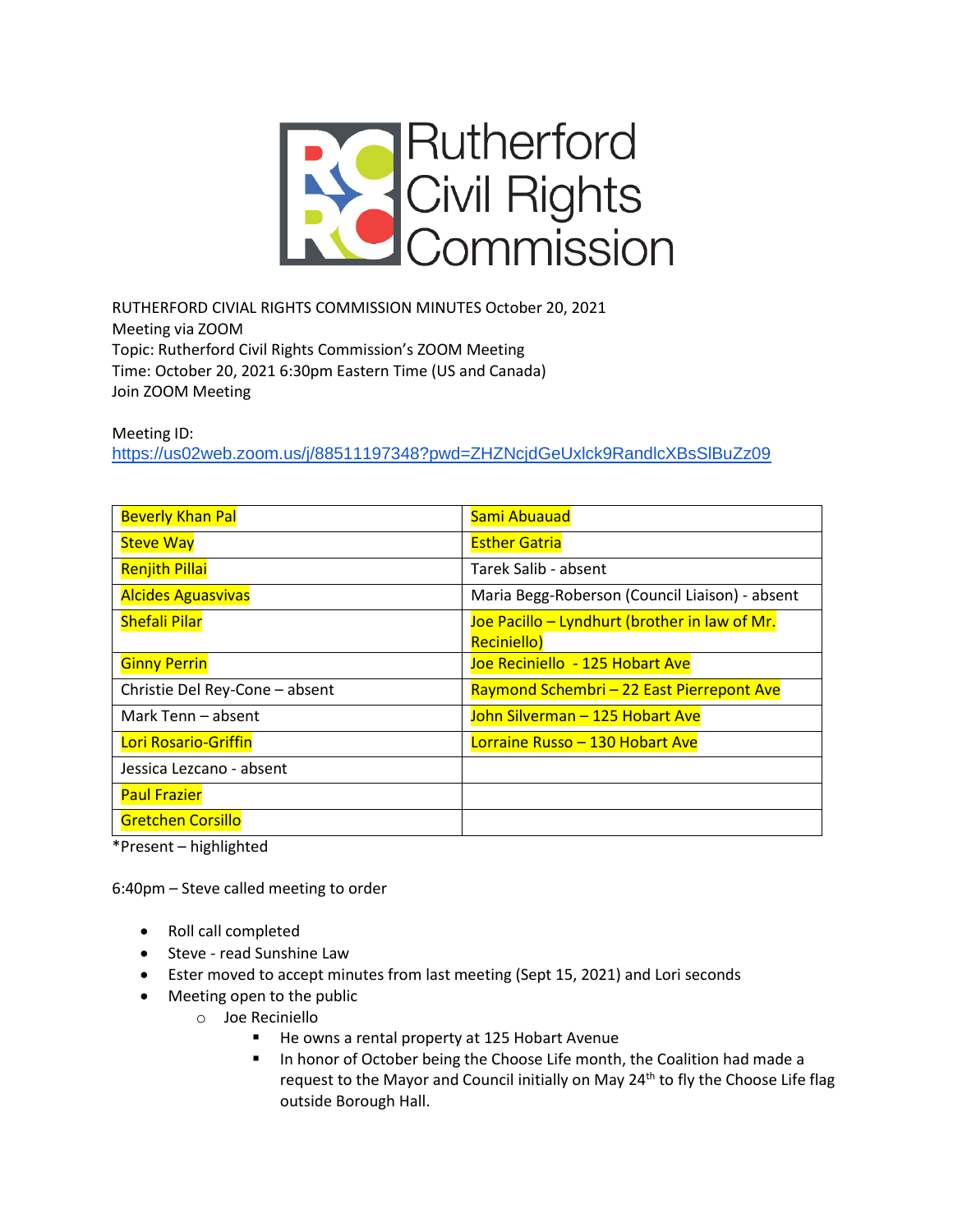- **■** Another request was made May 28<sup>th</sup> being that the initial request was not addressed.
- Other requests were made and finally after no response, the Coalition filed a formal complaint on Sept 13<sup>th,</sup> against the Mayor and Council.
- The Coalition is made up of multiple churches (as well as the Jewish community) in town.
- The Council eventually responded that it was a private issue, but the Coalition feels that their civil rights have been violated
- In 2019, the request to fly the Pride flag was allowed and since then, it has been allowed to fly 3 times. So, why was one flag permitted and one denied?
- The Coalition feels our elected officials should not be allowed to cherry pick what is allowed and what is not allowed
- His personal opinion one flag should fly in this town and that is the American flag; however, if the town allows to fly one cause's flag, then they should allow flags related to other causes
- He is aware that the RCRC feels this is not something that we would get involved in because it does not fall in lines with the protected classes as defined by the government
- o Raymond Schembri
	- Located at 22 East Pierrepont
	- Showed us what the Choose Life flag looks like.
	- He is not sure why anyone would be opposed to choosing life.
	- He understands that the Commission did not pick it up because it did not fall under certain categories that the RCRC addresses but it falls under creed.
	- He feels that his speech and expression has been infringed upon because this topic is a religious belief and should be addressed as such.
	- Choose Life also deals with euthanasia, suicide, and black lives matter.
- Steve Way
	- o Commented that the Multicultural Festival was a huge success
	- o Dates for next year's event was discussed
		- Paul feels that we should have the event earlier in the month (May or June)
		- Beverly too many competing events in town in May; people are already leaving town or checking out in June
		- Future date discussion tabled for a later date
- **Beverly** 
	- o Received a request from an election candidate for RCRC to host a debate
	- o Gretchen
		- **■** There is such a tight timetable so we would need to do something by the end of next week
		- Advertise it as a Meet the Candidates Night rather than a debate so that it does not look like the library or the RCRC has any stake in the race.
		- 2 moderators and one would keep track of time (3-5 minutes per answer)
		- Topics should be their views on Rutherford, who they are, and what they have to offer
		- Next Thursday night around 7pm via ZOOM
		- Ginny thinks it is a great idea, but she is wondering what role the RCRC plays
			- If it is being hosted by the RCRC what are we doing to focus this to our cause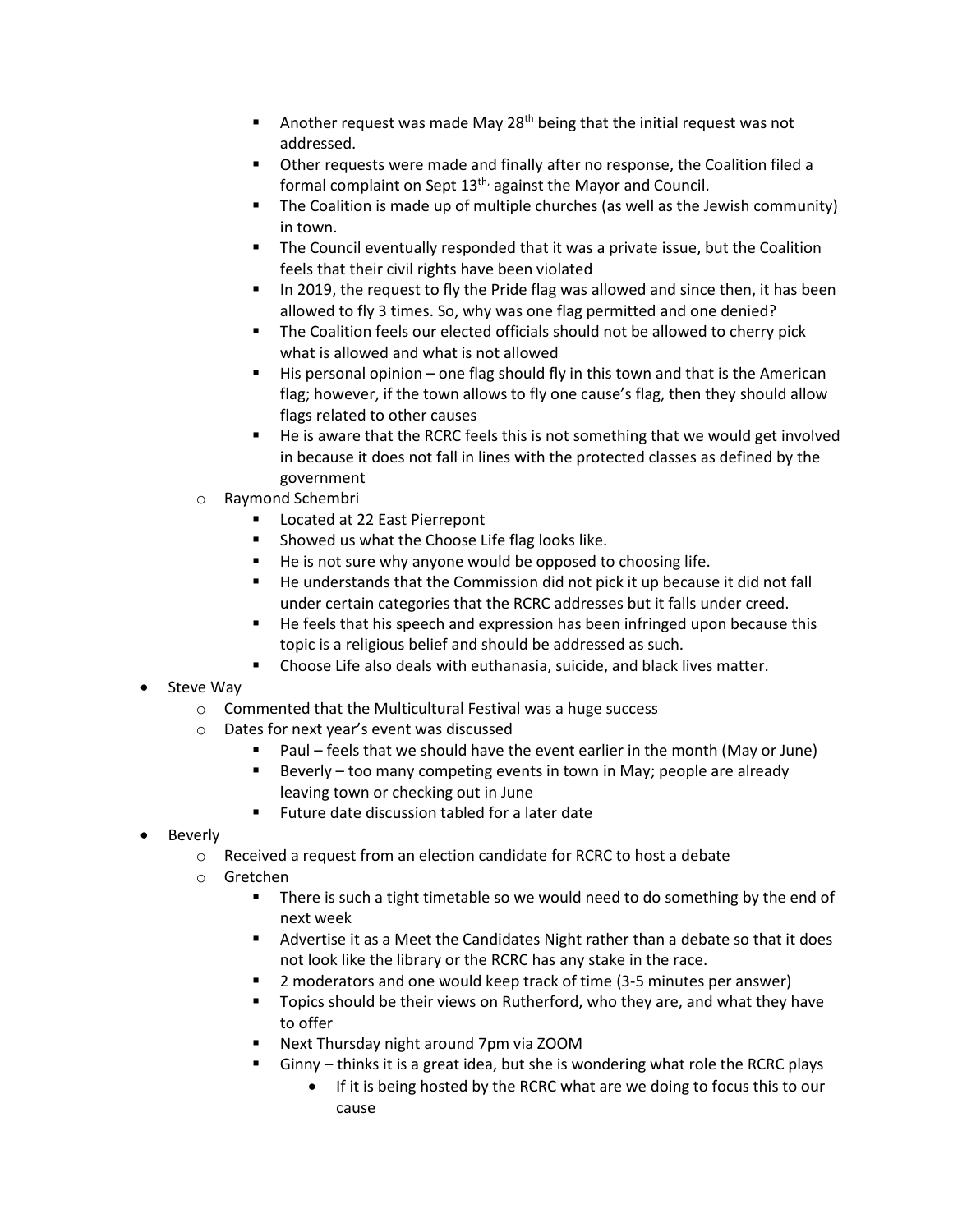- Just because we have done it historically is not enough reason to host it again this year.
- Steve says we have been asked in the past because we are not political and so people come to us because they know we are not bias
- Ginny the library is not political so they could host it as well.
- Steve when people hear library, they may hear of an institution rather than a group of people.
- Beverly all 4 candidates must be on board otherwise the event should not proceed. And we need to figure out the RCRC role before committing to the event as well.
- Hauge Plaque
	- $\circ$  We have to provide the wording on what is going on the plaque and what is going to be presented to the Mayor and Council
	- $\circ$  The Historic Preservation Committee will present it to the town in the November 8<sup>th</sup> meeting
	- o Mark is working on it and they are close to getting the wording correct for it.
	- o Once it is ready to go, Beverly will send it
- Finances
	- $\circ$  In August, Renjith asked for the bank statement and Gordan said he would send it to Jessica and it still has not been taken care of.
	- $\circ$  It should be brought up at the next Council meeting that we need to establish a monthly meeting and there needs to be a protocol to be able to review our finances prior to our monthly RCRC meeting
	- $\circ$  Ginny inquired if the process has ever been smooth, and Steve said it has never been an easy process.
	- $\circ$  Beverly said she has found some old checks which are addressed to RCRC but we were always told that we were not allowed to have checks written out to RCRC. Also, there were supposed to be 3 bank accounts, but we have only seen 1 so far.
	- $\circ$  Steve comments that there should be no reason why the statements we need cannot just be emailed to us.
- Beverly thanked the public for attending and for their insights. Meeting was then closed to the public.
- Response to the complaint regarding the Choose Life flag
	- o Steve read the letter that he sent to the Coalition in response to their complaint
	- $\circ$  Ginny it is important to note that the way the Mayor and Council handled it left a very sour taste which is probably a significant contributing factor to the Coalition taking such action.
	- $\circ$  Alcides we were most likely the last resort for the Coalition to reach out to
	- $\circ$  Beverly should we at least say to the Coalition that we have made a recommendation to the Council? Lori feels that we should not do that since we have already said it is not an issue that we manage or get involved with.
	- $\circ$  Alcides mentioned how one of the members of the public mentioned religion and that is a protected class but at the same time, this is not one specific religion which is why the individual then used the word "creed" to describe it.
	- $\circ$  Lori creed does not mean that any belief you have is protected.
	- $\circ$  Ginny Creed is a belief that you live your life by so it is a very tricky word. When you talk about separation of church and state, your right to have your belief is not infringed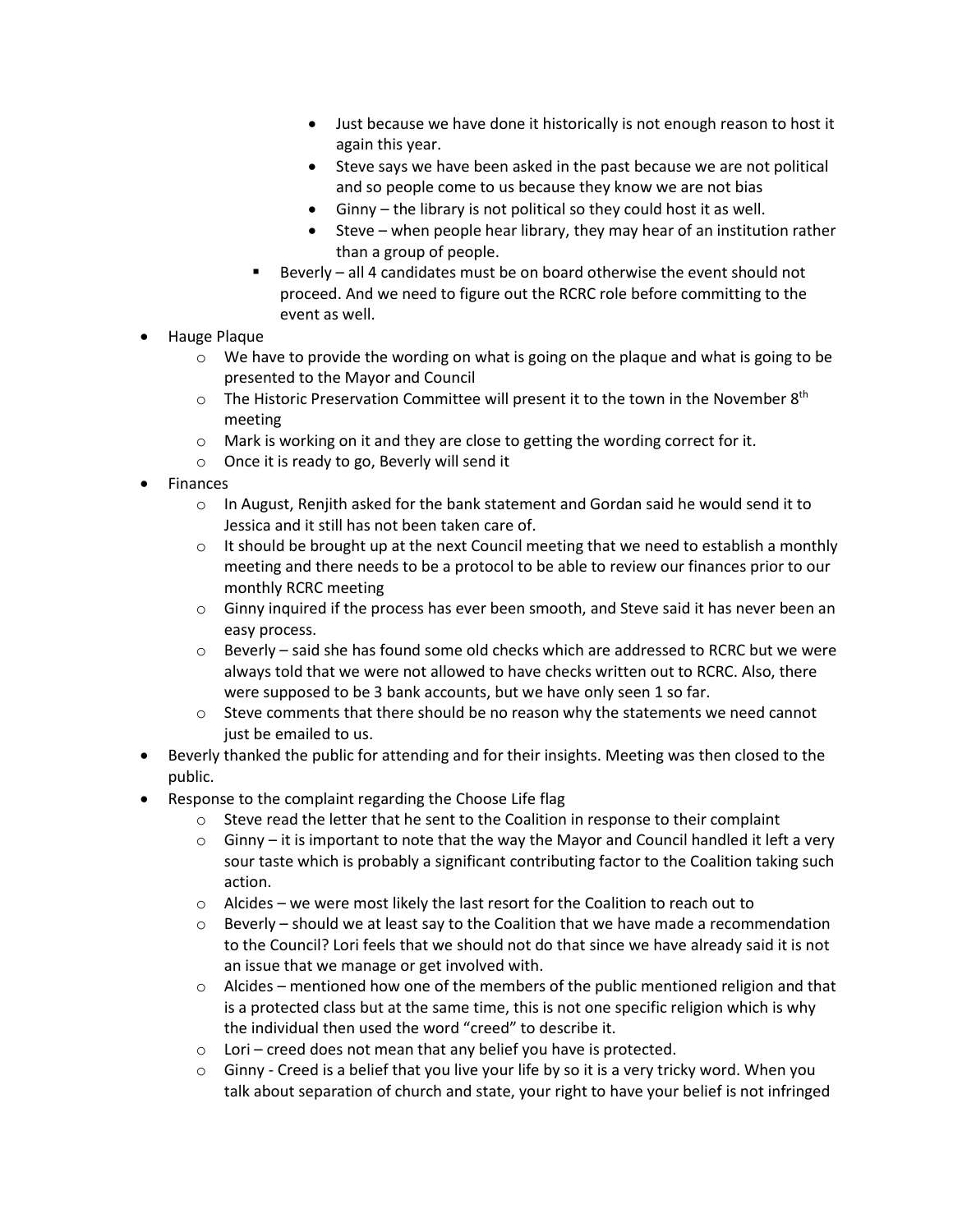upon. The ability to fly your flag on a pole is not a right. If that belief is somehow being infringed upon, then we have a right to look at it.

- $\circ$  Steve how do we want to handle this? Ginny says it should be done verbally and there should be clear talking points.
	- Steve says he will call Mark and Frank about this
	- Ginny said to bring up the financial issues at the same time
- Barnes and Noble Fundraiser
	- $\circ$  December 4<sup>th</sup>, 2021 whomever shops and uses our code and the total sales is between \$1500-5000 under that code, BN will give us a 5% kickback (which is \$75). It must be in person.
		- We cannot be there and hand out the code that day but BN will provide the code to customers if they forget the code.
	- $\circ$  The manager will get back to Esther when we are closer to the date and has a flyer already. The manager recommended putting the word out about 2-3 weeks before and then heavy promotion the week of.
	- o Steve feels that we need to advertise it now because there will be a shortage of everything, and people will start to shop now.
	- $\circ$  Ginny in reading the agreement, we could get a money instead of a BN gift card however we would get a better rate if we selected the gift card instead (double the amount). Maybe we could use the gift cards to purchase books for the library or school or different organizations. It may be a better option than trying to raise so much to only get \$75.
	- $\circ$  Ginny asked if we may be able to ask the Public Schools to send out an email blast and if we say that the gift card will help to get books for the district, it may be easier to convince the Public Schools to send out the email blast.
- **Bylaws** 
	- $\circ$  Since Christie is not here, we need to schedule a separate meeting to read the bylaws out loud and see if there are any changes necessary.
- RCRC Mission
	- $\circ$  Ginny she wants to push the envelope in what we do, and the successes cannot be denied. However, she truly feels that the RCRC should be a mission driven organization and we need to tie everything back to the mission. Everything we do has to tap into that.
	- o The RCRC Mission draft dated 5/19/2021 was read out loud.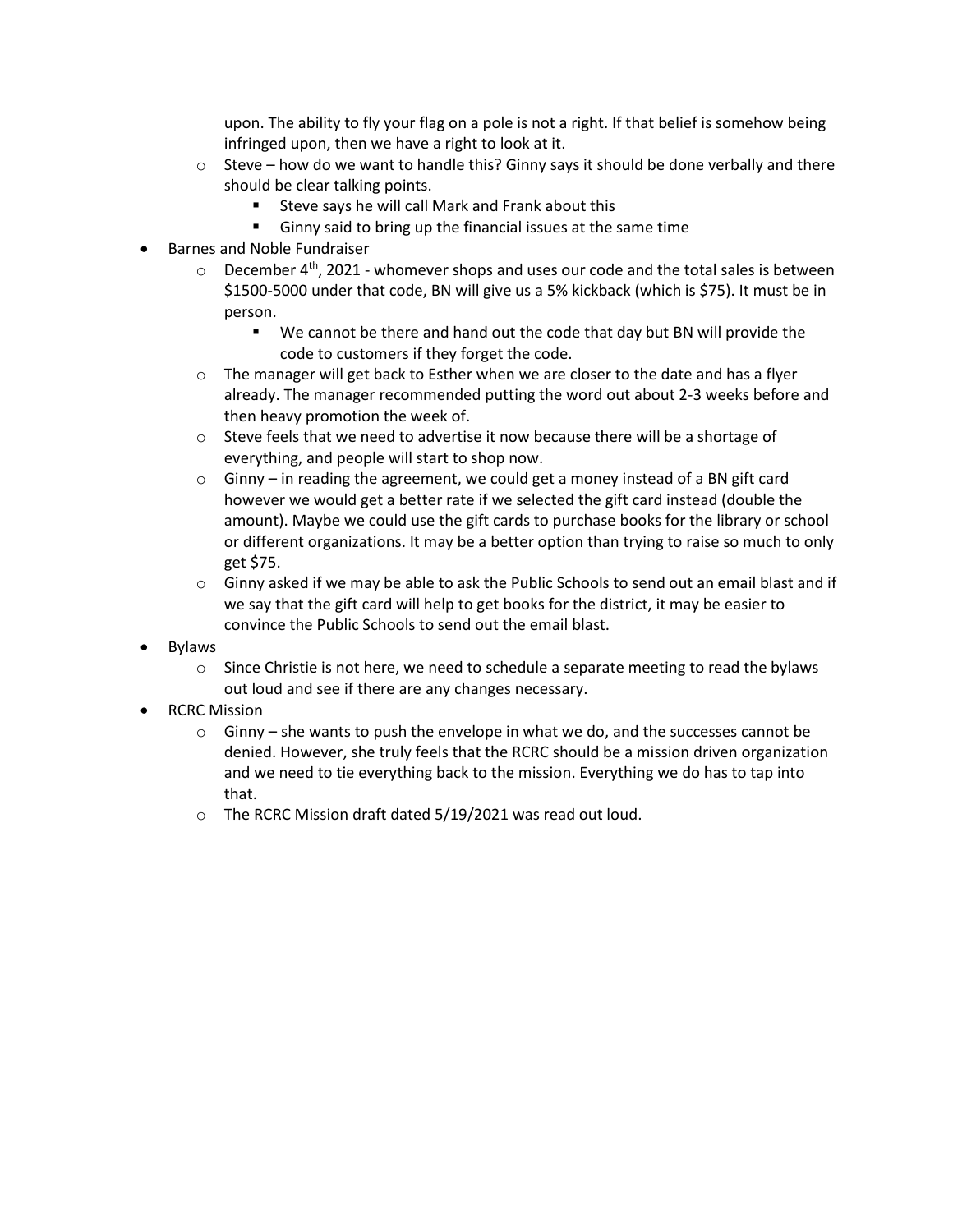# **Our Origins**

The Rutherford Civil Rights Commission is a Mayor appointed community advisory board to the Mayor and Borough Council composed of Rutherford citizens. The first organization of its kind in Bergen County, it was founded in 1964 by former Borough Councilman, Robert E. Wesp, whose pioneering maxim, "Do justice, show mercy, walk humbly." formed the bedrock of the Commission's purpose.

## **Our Mission**

The Rutherford Civil Rights Commission serves to promote equality and unity in diversity in Rutherford for the protection of all civil rights against discrimination. Through advocacy, education and collaboration, the commission fosters understanding, acceptance and inclusion of all members of our diverse community.

# **Our Vision**

Our vision is for Rutherford to be an inclusive community that values empathy and understanding, upholds human dignity, respects human rights for all, so that all feel safe, empowered, and welcome.

## **Our Values**

We value all people and their differences and believe that every individual has the right to be treated with dignity and respect, regardless of:

race age color creed sex gender affectional or sexual orientation gender identity or expression national origin/ancestry

mental or physical disability education economic status marital status familial status political affiliation

## **Our Action**

- We educate by promoting civil rights awareness and coordinating cultural and educational programs that cultivate open and effective dialogue.
- We organize initiatives and events that advocate community, cultural awareness, cooperation and acceptance of all.
- We facilitate opportunities for community members to assemble, be seen and be heard, especially during collective moments of crisis, reflection and civic responsibility.
- We partner with local organizations and businesses to co-sponsor, collaboratively develop and support youth initiatives, community events, and educational efforts devoted to civil rights advocacy.
- \* We make recommendations to the Mayor and Council to initiate and improve Rutherford government program, policies and procedures designed to eliminate discrimination or remove effects of past discrimination.
- \* We provide voluntary non-binding conflict resolution, an informal process to mediate complaints of discrimination through a confidential, facilitated dialogue in order to help guide parties towards a mutually beneficial resolution of their disagreement. [We should provide link here to how to make a complaint and/ or reach out for support)

\*dependent on RCRC bylaws consensus

- $\circ$  Discussion was had regarding adding more depth to the multicultural festival to really enrich our town by also really bringing about equity and a feeling of being seen and heard.
- $\circ$  Ginny inquired if everyone is comfortable with the  $*$  line items. Everyone said it was okay.
- $\circ$  Steve confirmed that there is a phone number for the RCRC that still exists and there is also a Google number. Ginny inquired if anyone listens to it. Alcides confirmed that no one checks it. It will be looked into.
- $\circ$  Beverly we need to wrap up the last process about how to formalize a complaint
- There will be an open process for open seats in the RCRC.
	- $\circ$  Ginny wants to create a document that we can present to the Council to tell them what we are looking for in a commissioner based on specific roles that we need fulfilled.
	- $\circ$  The bylaws state that the commissioners have a 3-year term. However, everyone got different letters with different terms so we need to finalize the Bylaws to determine